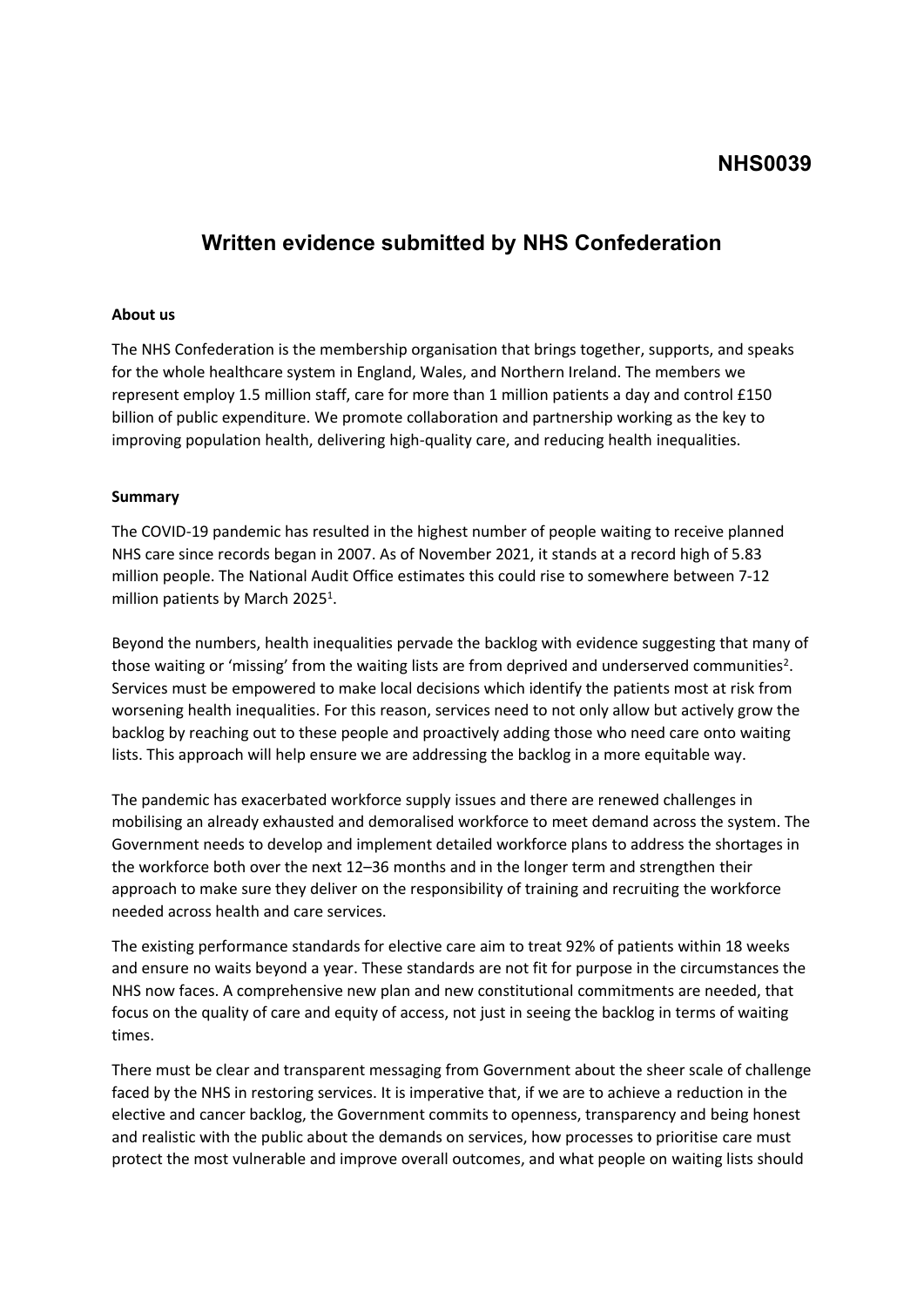expect.

## **Before the pandemic, what were the root causes of the NHS's deteriorating performance against the standards required for waiting times for elective care and cancer services?**

- 1. The COVID-19 pandemic has resulted in the highest number of people waiting to receive planned NHS care since records began in 2007, rising to 5.83 million in November 2021<sup>3</sup>. The National Audit Office estimates that there will be between 7-12 million patients on elective waiting lists by March 2025<sup>4</sup> .
- 2. Over the past decade the NHS has experienced a rising demand for its services whilst under sustained financial constraints. NHS acute, mental health, community, ambulance and primary care services have continued to experience high levels of demand associated with multi-layered, complex, and long-term health needs from a growing, socially diverse and ageing patient population.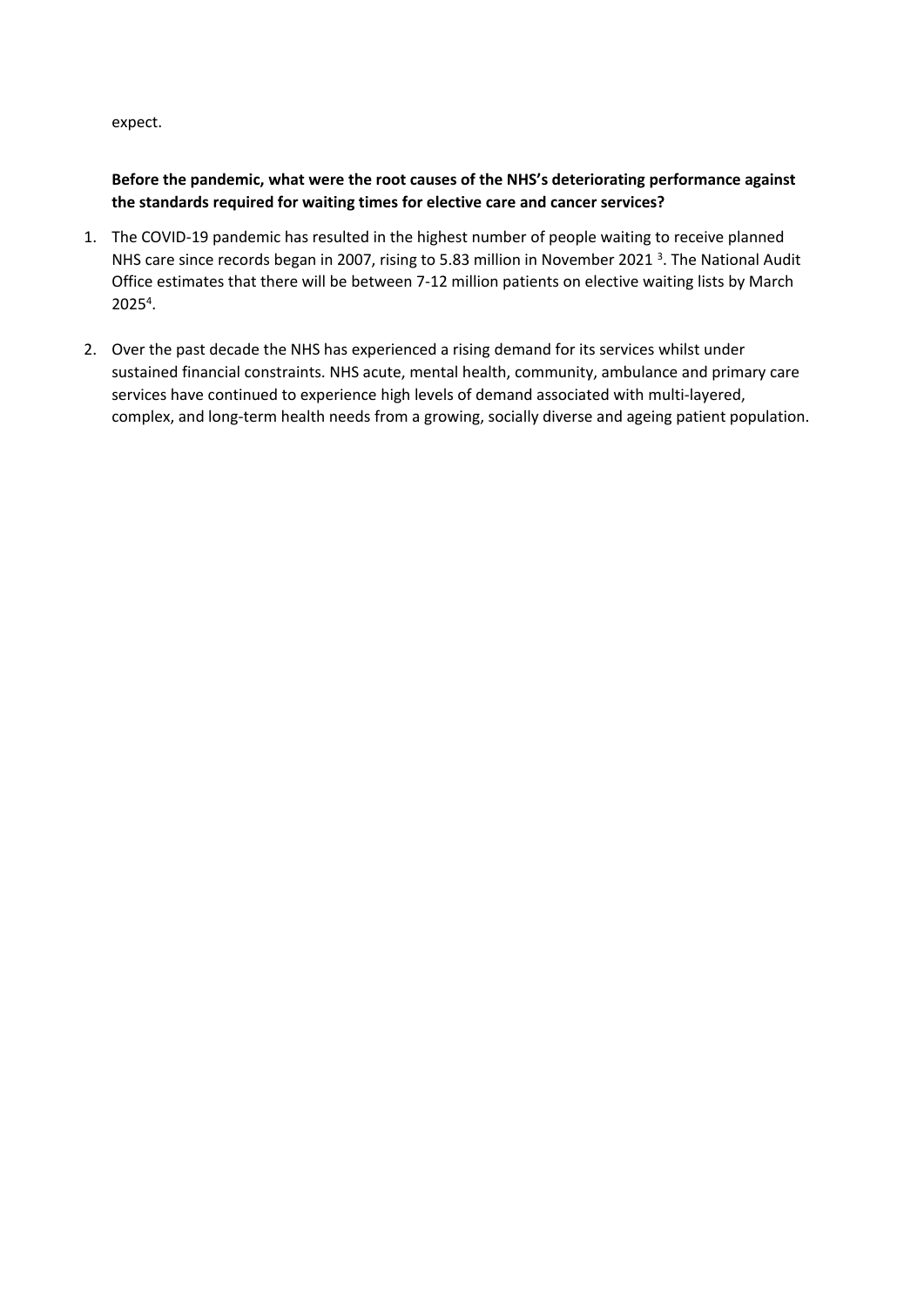

- 3. NHS core funding has not kept up with high levels of demand. During the period of austerity that followed the 2008 economic crash, the Department of Health and Social Care budget continued to grow but at a slower pace than in previous years. Budgets rose by 1.4% each year on average (adjusting for inflation) in the 10 years between 2009/10 to 2018/19, compared to the 3.7% average rises since the NHS was established<sup>5</sup>. This financial constraint combined with rising demand for both elective and cancer care caused an increase in waiting times even though NHS was doing more work year-on-year. Demands for its services has increased even faster<sup>6</sup>.
- 4. The availability of sufficient NHS workforce to meet demand has long been problematic with investment in training and retaining of staff not keeping pace with the demand for services, leading to chronic workforce shortages in key areas.
- 5. Between 2010 and 2019, the resources the NHS had to deal with demand fluctuated unevenly. There was relatively strong growth in the number of consultants (over 3% per year) but almost no change in nurse numbers and a reduction of 1.1% per year in the number of general and acute beds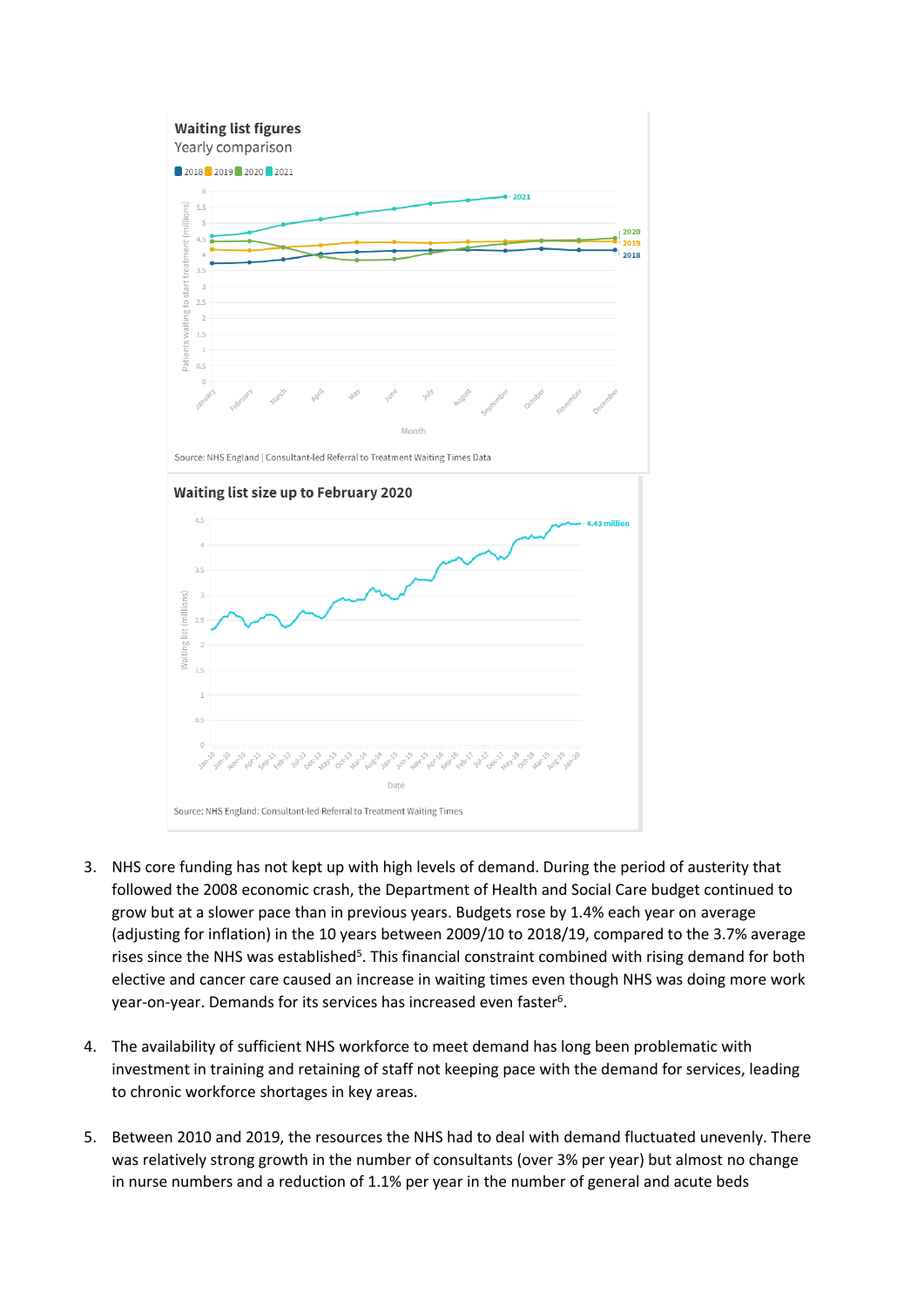available for overnight use.<sup>7</sup>

## What did the NHS do well and what could it have done better in providina elective care and cancer *services during the pandemic?*

- 6. Urgent and emergency procedures (priority 1 and 2) have largely been maintained during the pandemic; much of the growth in waiting lists comes from lower priority, high-volume procedures (priority 3 and 4) for conditions ranging from painful bone and joint conditions to ear, nose and throat and ophthalmology. This was due to prioritisation decisions having to be made for elective procedures due to Covid-19 impacts.
- 7. Despite the immense pressure the pandemic has inflicted on the system, NHS staff have mobilised to implement innovative changes to patient pathways to improve both quality and access to services. Examples include new intermediate pathways for children and young people presenting with an eating disorder to avoid admission; effective use of nurse triage models in rapid assessment areas; same-day access to diagnostics; virtual wards in the community; better use of advice and guidance with generalists and specialists working together to avoid admission; and effective management of patient treatment lists by sharing patient data<sup>8</sup>.
- 8. Some innovations will be particularly useful for addressing the elective backlog. Given the potential for Covid to disrupt planned care, the accelerated implementation of 'hot' and 'cold' sites to separate urgent from planned care has significantly improved performance across the NHS. Implementation of 'waiting well' models through alternative workforce or digital approaches, also provide an effective system solution for staying in touch with patients on the waiting list. Reduced regulatory pressure has relieved some of the bureaucratic pressures on staff, allowing them additional headspace to respond to pandemic pressure and innovate at scale<sup>9</sup>.
- 9. NHS staff and teams will need adequate funding and support to scale such initiatives, which will help to reduce the elective backlog more quickly and equitably.

#### **Case studies**

Barking, Havering and Redbridge University Hospitals NHS Trust

BHRUT set up a successful initiative to extend elective care to 1,000 more patients between May and September. The Scalpel Project was delivered by the trust's general surgery division and focused on seeing patients that had been waiting longest.

Through a special series of six Saturday clinics, they were able to provide flexibility to patients who are unable to attend a weekday appointment. The trust is now looking to build on this project, to embed the positives of the initiative into the system and share best practice with others across the country facing similar challenges.

#### West Hertfordshire Hospitals NHS Trust

The COVID-19 virtual care ward established at West Hertfordshire Hospitals NHS Trust saved nearly 300 bed days over a three-week period at the height of the first wave.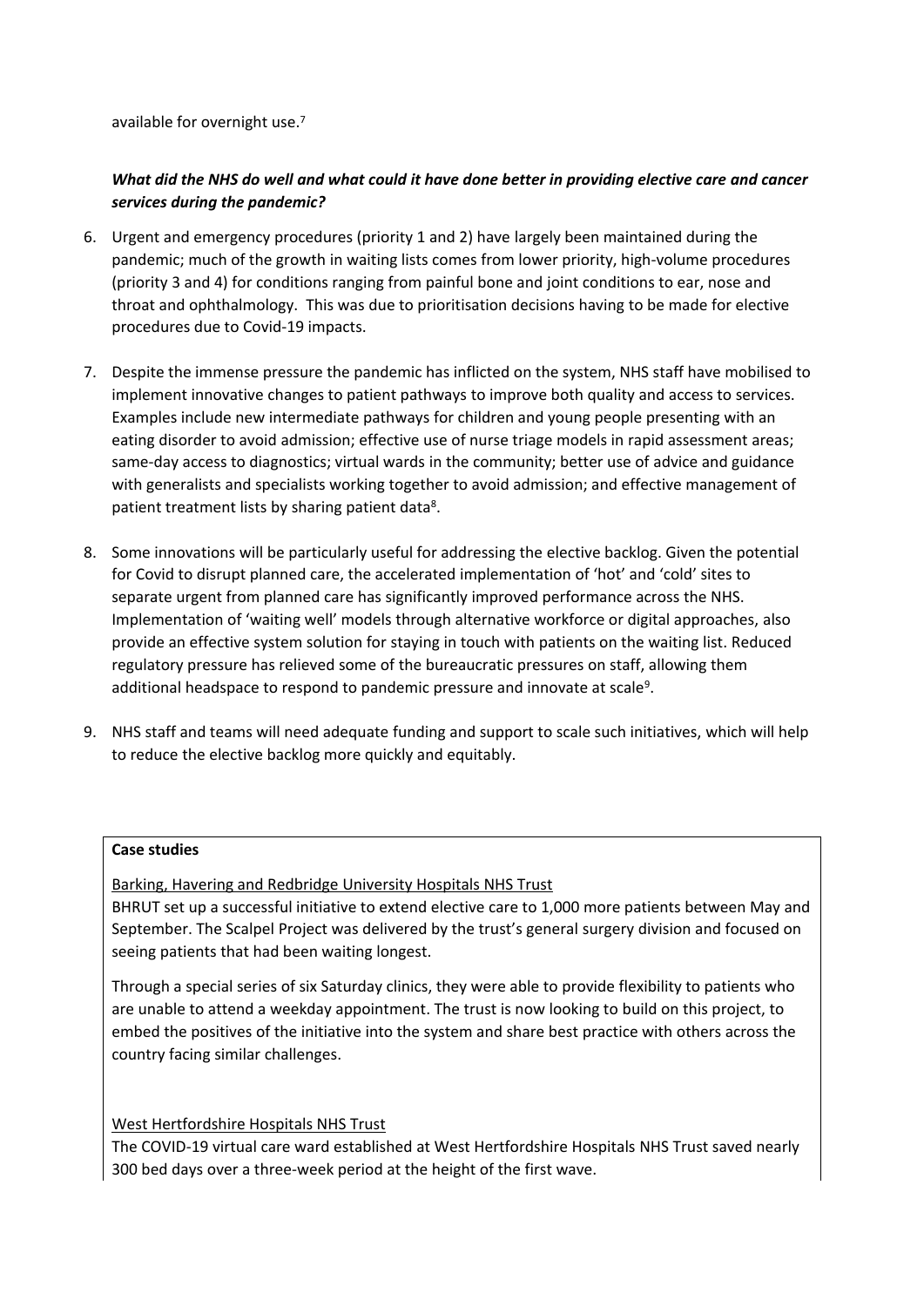A latterly used patient monitoring app called Medopad more than doubled the number of patients monitored at home.

Norfolk and Norwich University Hospitals NHS Foundation Trust is now scaling the virtual ward model to support recovery and beyond. The trust now has almost ten live care pathways and is developing more condition-specific virtual wards, including diabetes and heart failure.

Further case studies can be found at [www.nhsconfed.org/case-studies/working-harder-ever](http://www.nhsconfed.org/case-studies/working-harder-ever-support-patients-and-communities)[support-patients-and-communities](http://www.nhsconfed.org/case-studies/working-harder-ever-support-patients-and-communities).

## *What are the biggest challenges faced by local healthcare providers in recovering performance on waiting times for elective care and cancer services?*

- 10. A priority is to understand the 'missing 7.42 million' who did not come forward for care during the pandemic as would otherwise have been expected. We know many of them will be from deprived and under-served groups. This will require the Department of Health and Social Care and NHSEI to empower systems to reach out and identify patients who need care but are yet to present themselves to services and accept that waiting lists will get worse before they get better. Ultimately, this approach will help ensure we are addressing the backlog in a fairer way that doesn't worsen health inequalities as people from deprived and marginalised groups have been more likely to hold back from seeking care during the pandemic.<sup>10</sup>
- 11. Our analysis of available data has shown a relationship between levels of local deprivation and waiting time trends. Evidence suggests that increases in waiting list numbers are associated with areas of greater deprivation, especially in neurology, general surgery, and dermatology. Increases in admissions for specialties such as trauma and orthopaedics and ENT are associated with areas of less deprivation;<sup>11</sup> and overall levels of waiting per head of population are associated with areas of greater deprivation.
- 12. In the same way that COVID-19 cases disproportionately impacted black and minority ethnic and more deprived communities, our analysis of available data has shown a relationship between levels of local deprivation and waiting time trends. Radical approaches are therefore needed to build back fairer, including proactively adding people to the waiting list in the short term to ensure those who need care receive it promptly and to prevent conditions from worsening unnecessarily<sup>12</sup>.
- 13. The pandemic has exacerbated workforce supply issues and there are renewed challenges in mobilising an already exhausted and demoralised workforce to meet demand across the system. The mental health and wellbeing of staff must be supported through ongoing funding for initiatives like mental health hubs.
- 14. The need to grow and address waiting lists needs to be balanced with addressing the risk that increased pressure on NHS staff could cause many on the brink of retirement, or burnout<sup>13</sup>.
- 15. A recent poll carried out by NHS Confederation of its members showed that the pressure on the NHS is now at unsustainable levels and patient safety and care are being put at risk by staff shortages.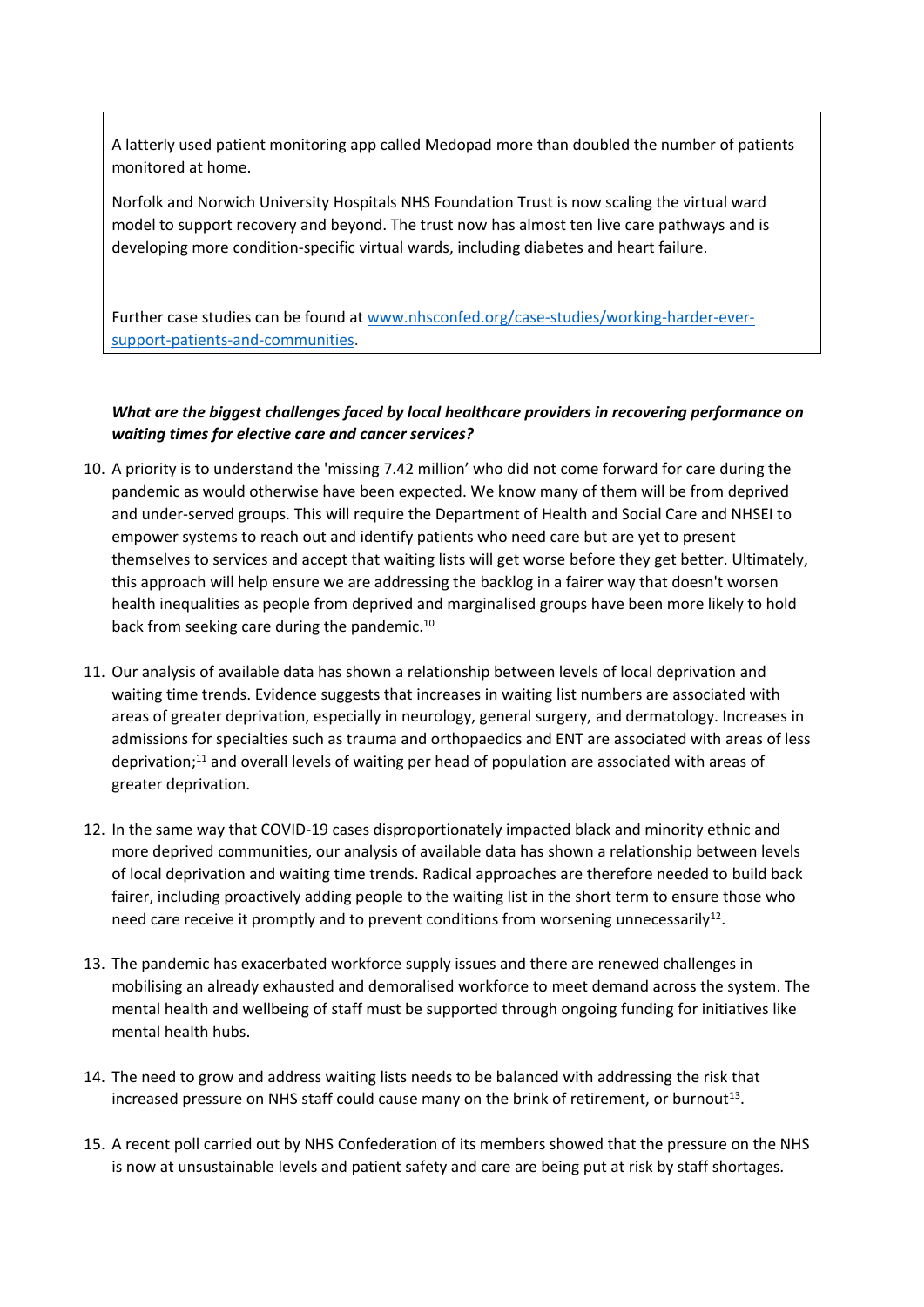Nearly nine in 10 (88%) members said the demands on their organisation are unsustainable. Almost the same number (87%) also say that a lack of staffing across the whole of the NHS is putting patient safety and care at risk.<sup>14</sup>

- 16. NHS Confederation members earlier in the year asked for relatively small amounts of capital funding at pace to manage both elective and emergency pressures over the winter period. NHS leaders warned that receiving funding at short notice would make it more challenging to invest constructively and with more planning investment can be made to reduce waiting times further by expanding their elective capacity. However, they have consistently experienced delays and administrative challenges in accessing the funds in a sufficiently timely manner to make the necessary changes in time.<sup>15</sup>
- 17. For the period 1st April 2020 to 31st March 2021, NHS organisations reported that the total cost to eradicate the NHS Estate backlog was £9.2 billion. This is a 2.2% increase since 2019/20<sup>16</sup>. We are pleased to see the overall DHSC capital budget increase and systems offered the flexibility to spend it according to their need, but the process for applying for funding is extremely bureaucratic and time consuming, especially at a time when NHS leaders are facing severe challenges.
- 18. NHS Confederation welcomes the recent announcement of £700 million for the NHS this winter to support NHS leaders invest in capital funding in facilities that will make them more efficient and improve patient care, such as community diagnostic hubs and elective treatment centres. The need for long term approaches to capital investment that support investment in new and more efficient ways of working is crucial<sup>17</sup>.
- 19. Our members welcomed the moving of the Elective Recovery Fund threshold of 89% of 2019/20 RTT pathway activity down from 95%. This will allow more providers to access the fund. However, our members have been telling us that rising demand from winter pressures; sustained COVID-19 demand; unprecedented A&E admissions; continued demand and pressure on social care; urgent and emergency care; backlog in ambulance delay handovers and ongoing discharge challenges with patients who are medically fit for discharge but impacted by delayed packages of social care. All these factors are exacerbating an already challenging health and social care system, making it very difficult to access the ERF at this threshold.
- 20. The publication of the Government's Adult Social Care Reform White Paper has been long awaited and whilst we welcome the White Paper, it does little to address the urgent immediate pressures facing the people who rely on vital social care services, including tackling severe staff shortages<sup>18</sup>.

### *How should DHSC and NHSE support local providers to recover their performance?*

- 21. The NHS needs a new approach to waiting lists and a new funding and regulatory framework that focuses less on rigid performance standards and more on collaboration, health inequality and patient wellbeing. By reaching out to people who should be waiting for care and proactively adding them to waiting lists, the NHS can fully understand the scale of the problem and plan accordingly.
- 22. Reducing the elective backlog must consider all parts of the health and social care system not just in acute hospital settings. Social care is essential to being able to ensure flow of patients out of NHS settings and hospital beds to free up capacity. Mental health, primary and community providers form an eco-system that helps patients wait well before elective treatment. All require investment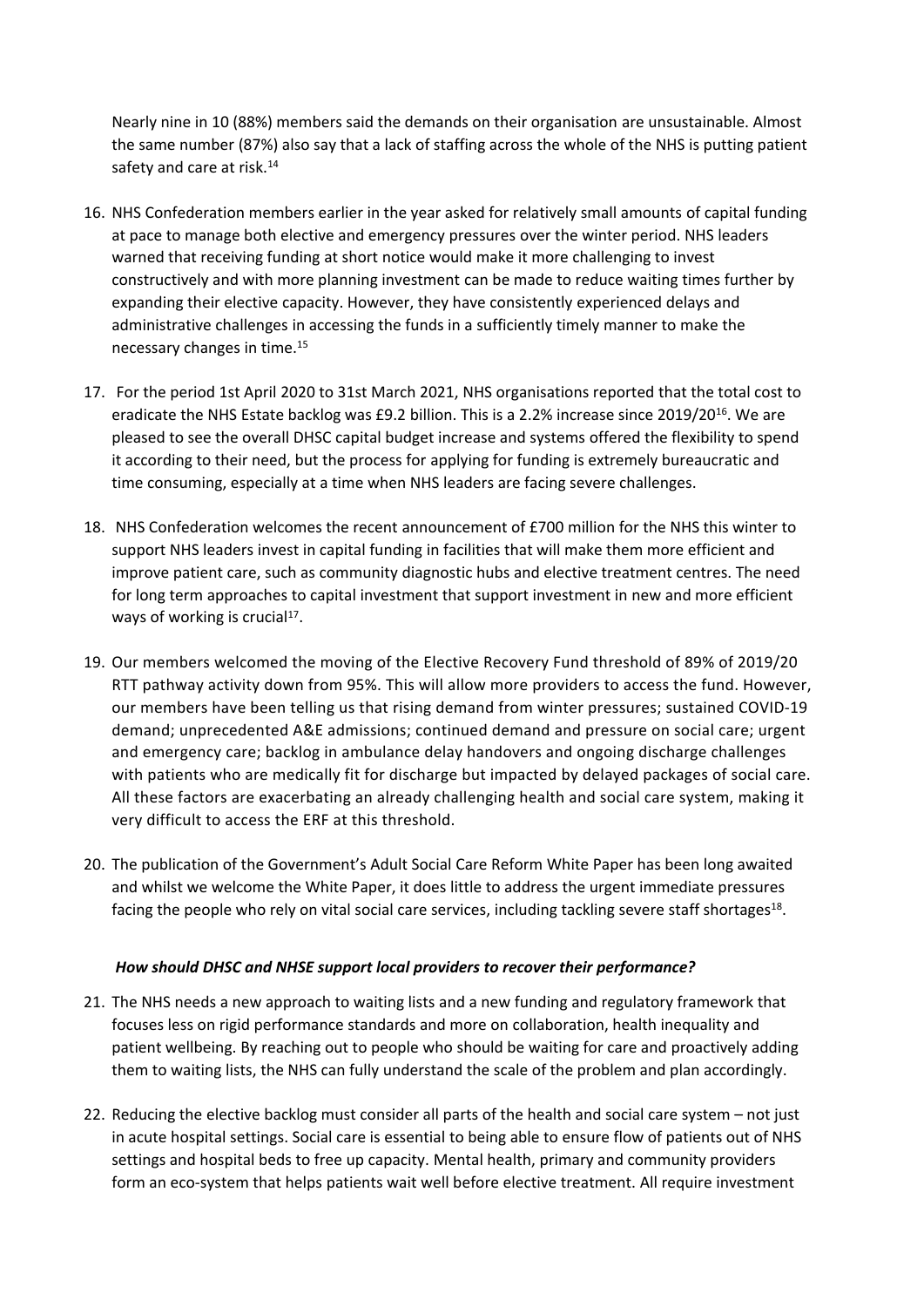and support to play their role.

- 23. The NHS Constitution commitments, to treat 92% of patients within 18 weeks and that no one should wait beyond one year, no longer work for the circumstances we now face. The pandemic has shown the need to consider equity of experience and outcomes, not simply access, and the need to align performance indicators and incentives to support providers and systems to achieve this shift. Constitutional commitments should therefore include:
	- duties to improve outcomes and reduce health inequalities
	- focused resources on deprived populations to support them entering planned pathways much earlier thereby reducing non-elective admissions
	- early diagnostics and active waiting as part of the elective pathway
	- long-term sustainable capability<sup>19</sup>.
- 24. Reform needs to be accompanied by clear and consistent messaging from the government that the elective situation will not be resolved in 12 months, that waiting times will be managed differently as the NHS recovers, and what people on waiting lists can expect.
- 25. NHS workforce vacancies have contributed to the elective backlog and will continue to have an impact unless there is consistency in the supply and development of healthcare professionals. To enable this and develop a workforce that can meet community-based population health goals, and provide acute and primary care, the Government and the NHS needs to develop and implement detailed plans to address the shortages in the workforce both over the next 12–36 months and beyond. Government must strengthen their responsibility and accountability with regard to ensuring we are training and recruiting the workforce needed across health and care services in the longer term.
- 26. Patient activation is crucial in making gains in the elective recovery plan. Encouraging, empowering, and utilising the knowledge, skills, and confidence a person has in managing their own health conditions is an important lever in bringing down the backlog. Giving patients choice over where and when they attend their appointments; discussing the options available; whether they can attend virtually or via telephone; and what follow-up appointments are right for that individual all contribute to an active decision-making process in outpatient pathways.

## *Are plans and funding announced to date enough to help the system recover or, if not, what in your view is still missing?*

- 27. Tackling the elective care backlog and meeting rising demand will mean the NHS workforce will need to grow by almost a fifth by 2024/25.<sup>20</sup> The Health Foundation estimates this requires HEE's budget to increase to £5.5 billion by 2024/25<sup>21</sup>. There needs to a comprehensive long-term plan to address workforce shortages across health and care. Funding will only go so far if we do not keep pace with the right mix of skills and roles needed to transform delivery of care. The NHS Confederation supported amendment to Clause 34 of the Health and Care Bill that would strengthen the duty on the Secretary of State for Health and Social Care to ensure enough workforce are trained to meet the demands on the NHS. We will also support any similar amendments brought in the Lords stages of the Bill's progression.
- 28. At the time of writing, we are awaiting the Government's Elective Recovery Plan which will include further detail on how the elective backlog will be reduced. We welcome the focus on the increased use of technology and the NHS App; commitment to patient activation; alternative options for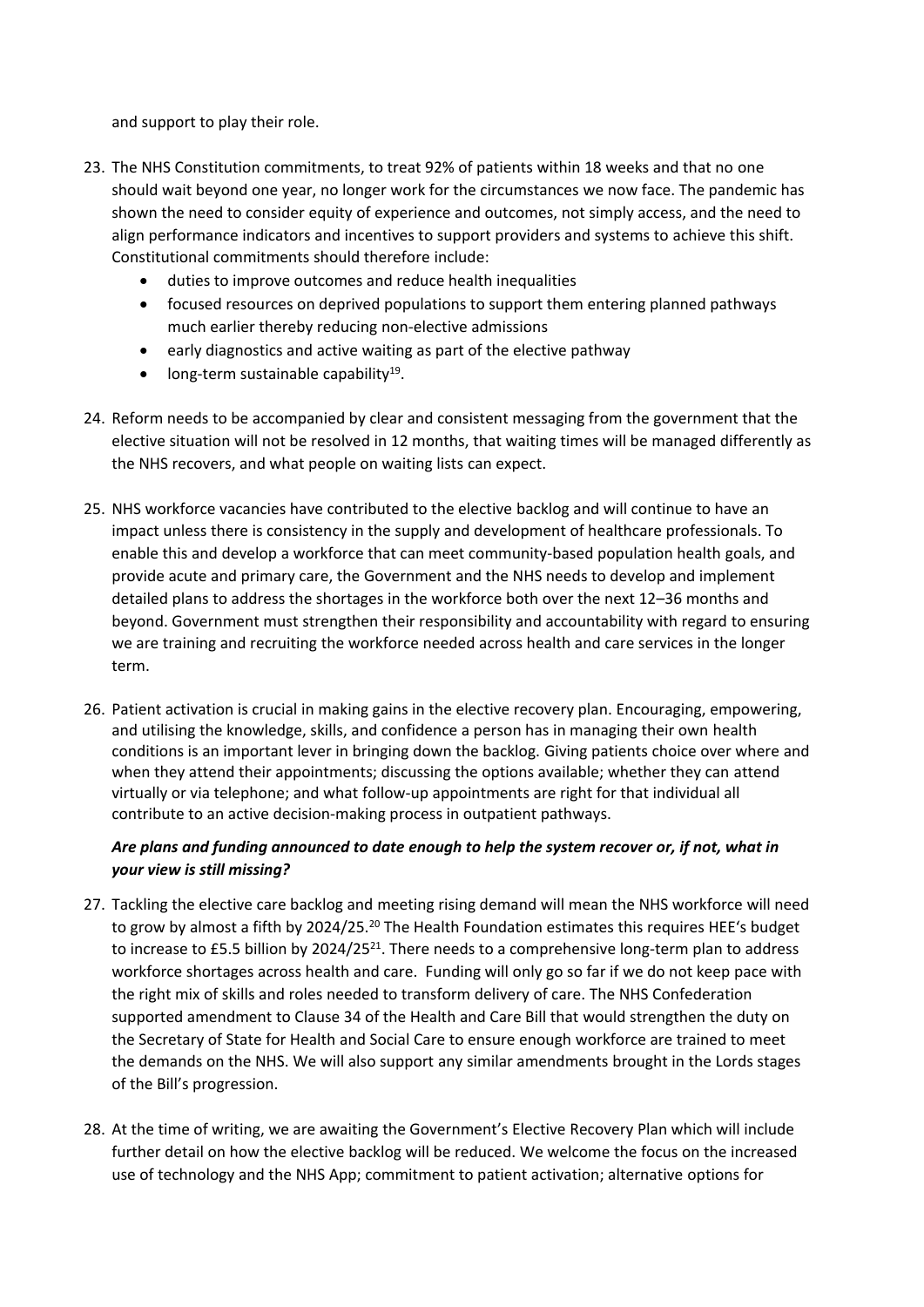patients to access elective care appointments and possibly a single national waiting list. However, it is vital that all these initiatives do not further the already widening health inequalities gap we are seeing in the backlog. Drivers and incentives for reducing the elective backlog must be fully aligned across the system and made clear to NHS leaders that strategies to tackle this enormous challenge is nationally aligned so that we are all working in the same way to achieve the same goal.

- 29. The government and national bodies need to support the NHS to manage the realities of recovering services, not set unrealistic targets and impose financial penalties. A key part of this is an oversight framework which enables local leaders to lead and innovate.
- 30. Local leaders are experts on deciding on the most effective interventions locally to manage waiting lists and must be given the autonomy to make local decisions they are best placed to lead on. The Department of Health and Social Care, national bodies and local systems should work with leaders across the NHS to support them to innovate by supplying commensurate funding and workforce.
- 31. Finally, there must be clear and transparent messaging from Government about the sheer scale of challenge faced by the NHS in restoring services. It is imperative that, if we are to achieve reducing the elective and cancer backlog and provide timely, accessible health and social care services, that the public understands the immense pressure the NHS is currently under and what that means for the people waiting. We therefore call on the government for a new commitment to openness, transparency and public engagement, being realistic with the public about the demands on the service and clear that the prioritisation of care is important to protect the most vulnerable and improve overall outcomes.

## **December 2021**

<sup>3</sup> NHS England (2021) Consultant-led referral to treatment waiting times:

<sup>4</sup>National Audit Office (2021) NHS backlogs and waiting times in England: [www.nao.org.uk/wp-](http://www.nao.org.uk/wp-content/uploads/2021/07/NHS-backlogs-and-waiting-times-in-England.pdf)

[content/uploads/2021/07/NHS-backlogs-and-waiting-times-in-England.pdf](http://www.nao.org.uk/wp-content/uploads/2021/07/NHS-backlogs-and-waiting-times-in-England.pdf) [accessed 2 Dec 2021]

<sup>5</sup> <https://www.kingsfund.org.uk/projects/nhs-in-a-nutshell/nhs-budget>

<sup>6</sup> National Audit Office (2021) NHS backlogs and waiting times in England: [www.nao.org.uk/wp-](http://www.nao.org.uk/wp-content/uploads/2021/07/NHS-backlogs-and-waiting-times-in-England.pdf)

 $11$  Ibid.

 $13$  Ibid.

<sup>&</sup>lt;sup>1</sup> National Audit Office (2021) NHS backlogs and waiting times in England: [www.nao.org.uk/wp](http://www.nao.org.uk/wp-content/uploads/2021/07/NHS-backlogs-and-waiting-times-in-England.pdf)[content/uploads/2021/07/NHS-backlogs-and-waiting-times-in-England.pdf](http://www.nao.org.uk/wp-content/uploads/2021/07/NHS-backlogs-and-waiting-times-in-England.pdf) [Accessed 2 Dec 2021]

<sup>2</sup> [www.nhsconfed.org/news/reaching-out-7-million-patients-hidden-waiting-list-requires-generational-change](http://www.nhsconfed.org/news/reaching-out-7-million-patients-hidden-waiting-list-requires-generational-change) [Press]

<https://www.england.nhs.uk/statistics/statistical-work-areas/rtt-waiting-times/>

[content/uploads/2021/07/NHS-backlogs-and-waiting-times-in-England.pdf](http://www.nao.org.uk/wp-content/uploads/2021/07/NHS-backlogs-and-waiting-times-in-England.pdf) [\[Accessed](http://www.nao.org.uk/wp-content/uploads/2021/07/NHS-backlogs-and-waiting-times-in-England.pdf) [2](http://www.nao.org.uk/wp-content/uploads/2021/07/NHS-backlogs-and-waiting-times-in-England.pdf) [Dec](http://www.nao.org.uk/wp-content/uploads/2021/07/NHS-backlogs-and-waiting-times-in-England.pdf) [2021\]](http://www.nao.org.uk/wp-content/uploads/2021/07/NHS-backlogs-and-waiting-times-in-England.pdf) 7 Ibid.

<sup>8</sup> NHS Confederation (2021) A system approach to the demand crunch:

<https://www.nhsconfed.org/publications/system-approach-demand-crunch>

<sup>9</sup> NHS Confederation (2020) Lean, light and agile: governance and regulation in the aftermath of COVID-19: <https://www.nhsconfed.org/publications/lean-light-and-agile>

<sup>&</sup>lt;sup>10</sup> NHS Confederation (2021) Manifesto for recovery: the health and care system after COVID-19 <https://www.nhsconfed.org/sites/default/files/2021-10/Manifesto-for-recovery-0.pdf>

<sup>12</sup> NHS Confederation (2021) Building back inclusively [www.nhsconfed.org/sites/default/files/2021-](http://www.nhsconfed.org/sites/default/files/2021-09/Building-back-inclusively.pdf) [09/Building-back-inclusively.pdf](http://www.nhsconfed.org/sites/default/files/2021-09/Building-back-inclusively.pdf)

<sup>&</sup>lt;sup>14</sup> NHS Confederation (Nov 2021) NHS has reached tipping point, warn healthcare leaders [Press]. <https://www.nhsconfed.org/news/nhs-has-reached-tipping-point-warn-healthcare-leaders>